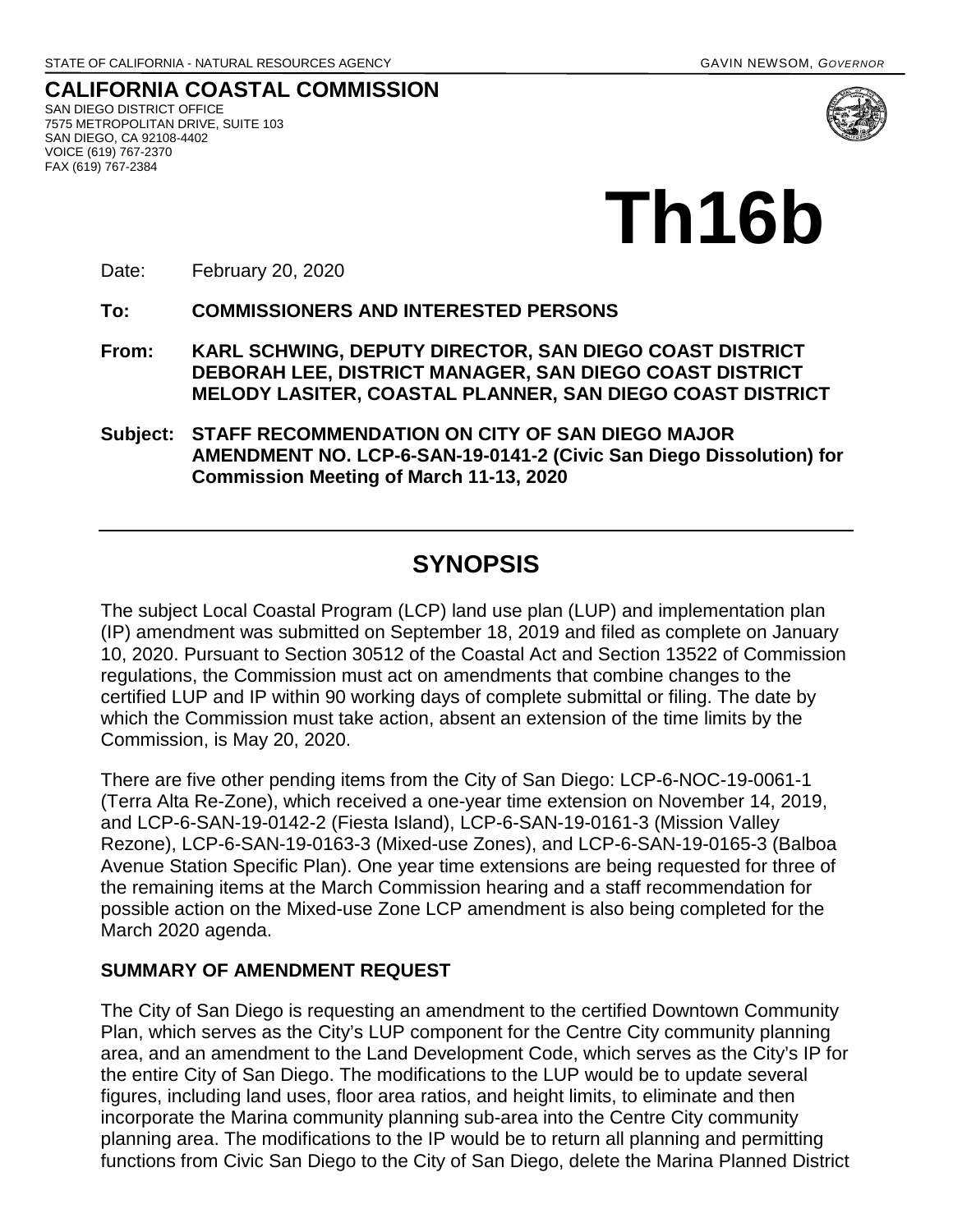Ordinance (PDO), and incorporate the Marina community planning sub-area into the Centre City PDO. The last would modify land uses, floor area ratios, height limits, and view corridors within the former Marina neighborhood. Only five parcels in the Marina neighborhood are located within the Coastal Zone and would therefore be subject to the amendment.

#### **SUMMARY OF STAFF RECOMMENDATION**

Staff is recommending the Commission first deny the LUP amendment and reject the IP amendment as submitted and then approve both components if modified.

The proposed amendment would assign a new land use to Site 3 [\(Exhibit 1\)](https://documents.coastal.ca.gov/reports/2020/3/Th16b/Th16b-3-2020-exhibits.pdf), which currently contains a hotel. The land use for this site is currently "Hotel" and would be modified to "Employment/Residential Mixed Use." The Centre City planning area does not contain a "Hotel" land use and the City has indicated that the "Employment/ Residential Mixed Use" is most similar to the "Hotel" land use designation. Specifically, "Employment/Residential Mixed Use" allows for the following uses: park, residential, religious institutions, cultural institutions, hospitals, retail, liquor stores, commercial (including hotels), parking, private clubs, offices, homeless facilities, automobile service stations, and light manufacturing. The current land use designation of "Hotel" in the Marina PDO also allows for a variety of uses; residential development is allowed as an alternative use to the hotel use, with up to 20% of the gross floor area devoted to non-residential uses such as restaurants, bars, offices, cultural/institutional, recreation and health facilities, social services, and retail sales. In addition, the current "Hotel" designation allows specialty commercial uses to be permitted on a conditional use permit basis; however, it does not specifically define specialty commercial uses.

The proposed amendment would also revise the allowable height limits. The Marina PDO allows for increases in height subject to the evaluation of four criteria: include a park in the development, enclose 50% of the street level of the building with residential or nonresidential uses, accommodate a substantial amount of parking below grade, or design a slender tower. The City has indicated that an applicant did not need to meet all or most of the criteria, and most projects did not provide the park. Developers typically chose to enclose the street level or construct the parking below grade. The proposed amendment would change the height limits of three sites from a maximum of 120 ft. (with the present ability to be increased without a maximum height limit) to 500 ft. Evaluation of the four criteria would no longer be required; however, the Centre City PDO requires all street frontage to contain habitable space ensuring that even without the requirements, one of the criteria will be met in the future. As such, the City's proposed modifications are consistent with the existing height provisions in the Marina PDO.

Two of the suggested modifications are at the City's request and would correct figures containing errors. Specifically, **Suggested Modification No. 1** would revise LUP Figure 3- 12, Maximum FAR (with bonuses), to identify a maximum floor area ratio (FAR) of 5.5 on Sites 1A, 1B, and 4. **Suggested Modification No. 7** would revise IP Figure F, Building Height and Sun Access, to identify a maximum building height of 90 ft. on Site 5, as shown in [Exhibit 3.](https://documents.coastal.ca.gov/reports/2020/3/Th16b/Th16b-3-2020-exhibits.pdf)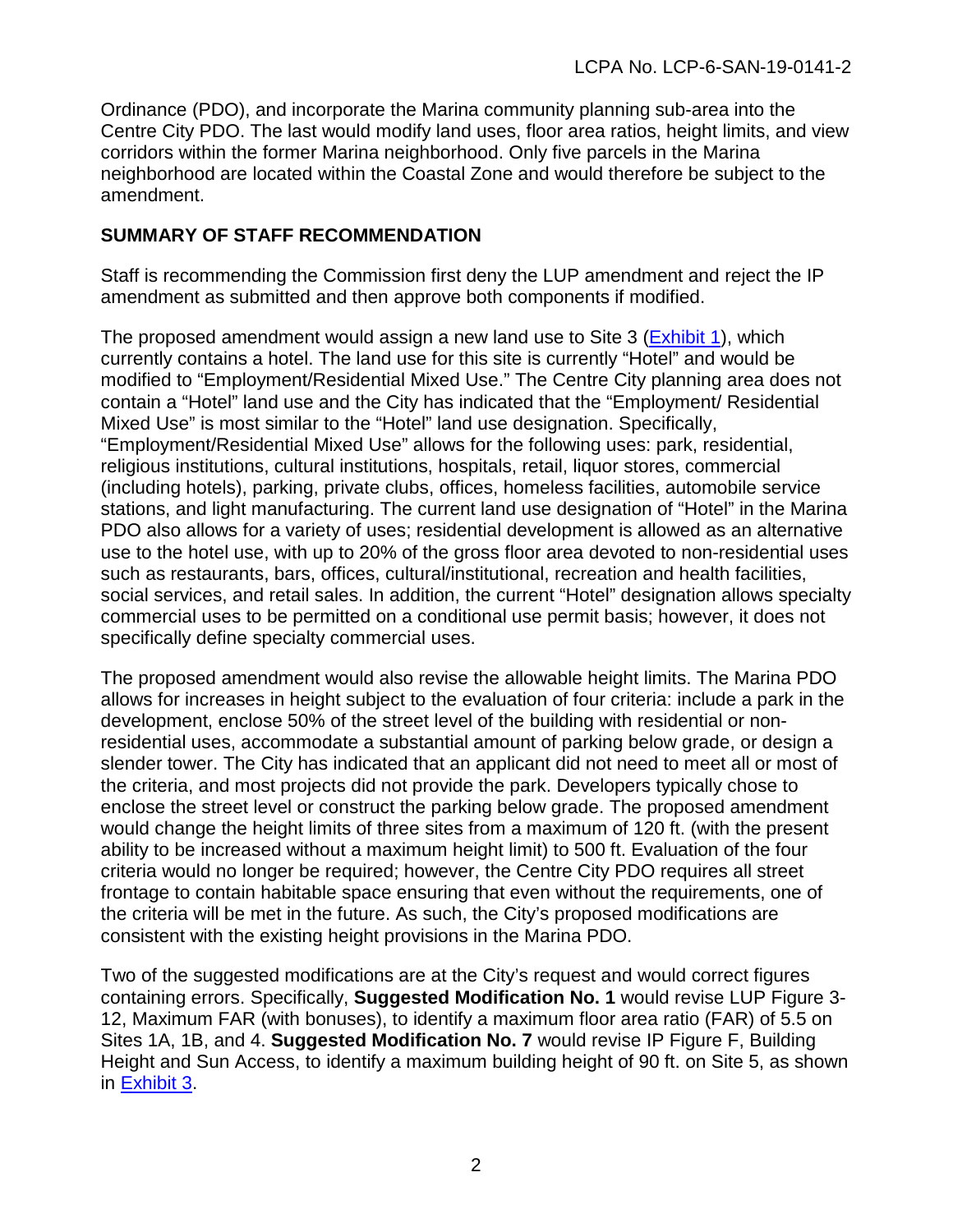The proposed amendment also contains an error on LUP Figure 5-2 that would reduce the allowable building heights from 500 ft. to 90 ft. on Sites 1A, 1B, 3, and 4. The City proposes to remove the 90 ft. height limit from the subject parcels but does not propose to identify the 500 ft. height limit. While the IP, as proposed, would identify the 500 ft. height limit, the City has indicated that it is considering removal of the height limits for these parcels in the future and that this change would allow the City to amend the IP only to implement the modifications. Given that both the IP and the LUP identify height limits, and the LUP is the standard of review for any IP amendments, the two documents should be consistent. Furthermore, it is critical that the land use plan contain essential development standards, such as height limits, in order to protect public views and building mass consistent with Chapter 3 policies. City staff have also indicated that they intend to update the LUP in the near future. As such, the removal of the height limit from the LUP should be proposed at that time in a comprehensive amendment to the LCP. **Suggested Modification No. 2** would revise LUP Figure 5-2, Building Height and Sun Access, to identify a maximum building height of 500 ft. on Sites 1A, 1B, 3, and 4.

In addition, several references to the Marina PDO remain in the LUP; **Suggested Modification Nos. 3-6** would remove these references.

Finally, the LUP identifies several view corridors that are not identified in the IP. The standard of review for the IP is that it is consistent with and adequate to carry out the LUP. Therefore, **Suggested Modification No. 8** would revise three view corridors in the IP to ensure they are consistent with those identified in the LUP. In addition, IP Table 156- 0310-B, View Corridor Stepbacks, does not include required stepbacks for the Kettner Boulevard view corridor. **Suggested Modification No. 9** would add Kettner Boulevard into IP Table 156-0310-B with a required stepback of 25 feet at 50 feet elevation, consistent with the stepbacks on G Street. The City of San Diego has submitted updated figures in response to Suggested Modification Nos. 1, 7, 8, and 9 that are included as Exhibits 2 and [3.](https://documents.coastal.ca.gov/reports/2020/3/Th16b/Th16b-3-2020-exhibits.pdf)

The appropriate resolutions and motions begin on Page 7. The suggested modifications begin on Page 9. The findings for denial of the Land Use Plan Amendment as submitted begin on Page 10. The findings for approval of the plan, if modified, begin on Page 13. The findings for denial of the Implementation Plan Amendment as submitted begin on Page 13. The findings for approval of the plan, if modified, begin on Page 16.

## **BACKGROUND**

The Centre City (or Downtown) community is one of the City of San Diego's twelve LCP segments. The Downtown Community Plan serves as the Land Use Plan (LUP) for the downtown area. The Centre City Planned District Ordinance (PDO) and Marina PDO serve as the City's Implementation Plan (IP) for the downtown area. Together, these documents serve as the LCP for the portion of the City of San Diego's downtown area that is located within the Coastal Zone.

In 2012, the City formed Civic San Diego, a nonprofit development agency, and granted it the authority to plan and permit development in the Centre City community. In 2019, the City reached a settlement agreement that included the dissolution of Civic San Diego and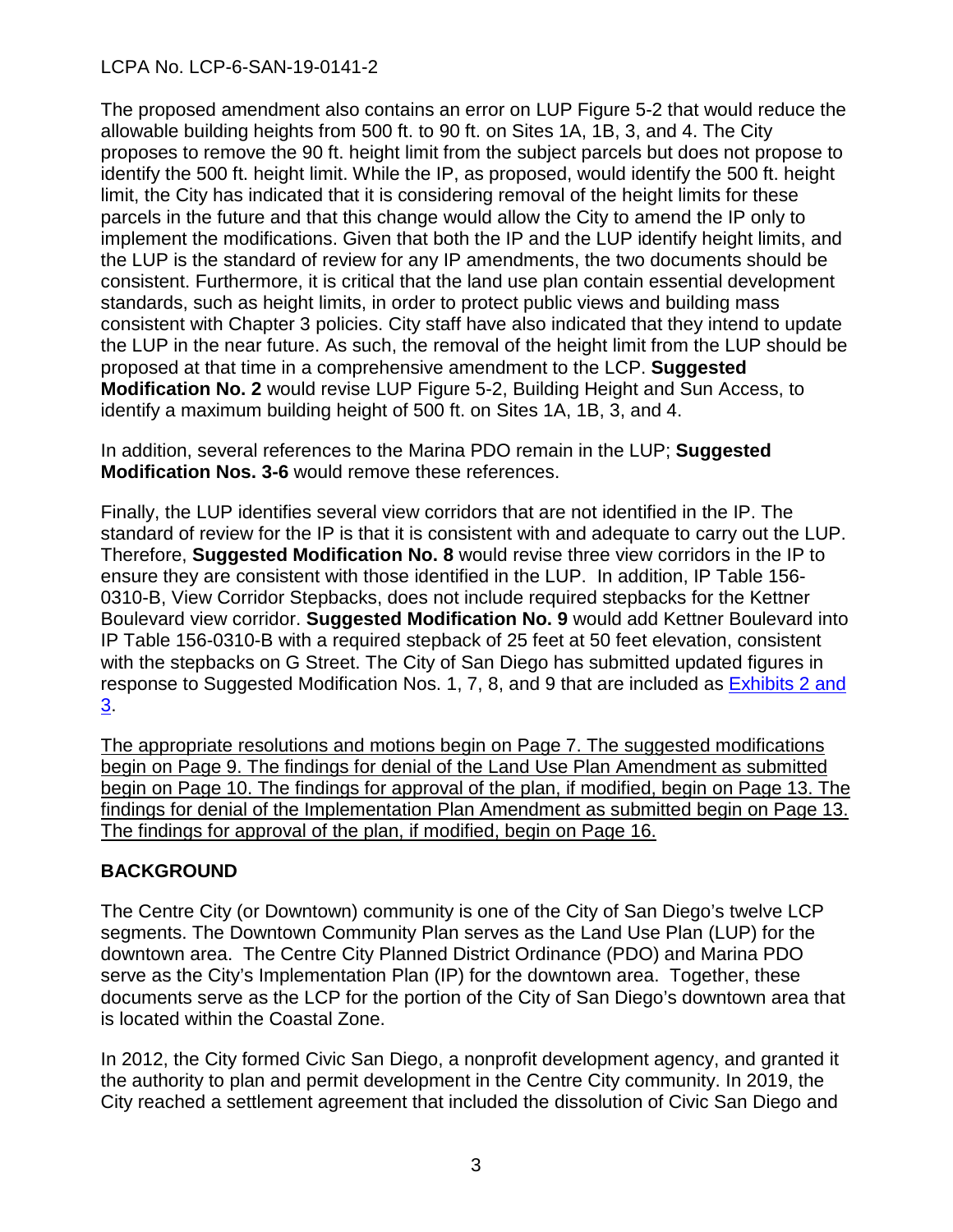the return of all permitting and planning functions to the City. The subject amendment request would implement the terms of the settlement agreement.

#### **ADDITIONAL INFORMATION**

Further information on the City of San Diego LCP Amendment No. LCP-6-SAN-19-0141-2 may be obtained from Melody Lasiter, Coastal Planner, at (619) 767-2370.

## **[EXHIBITS](https://documents.coastal.ca.gov/reports/2020/3/Th16b/Th16b-3-2020-exhibits.pdf)**

[Exhibit 1 – Vicinity and Jurisdictional Boundary](https://documents.coastal.ca.gov/reports/2020/3/Th16b/Th16b-3-2020-exhibits.pdf) [Exhibit 2 – Corrected LUP Figure](https://documents.coastal.ca.gov/reports/2020/3/Th16b/Th16b-3-2020-exhibits.pdf) [Exhibit 3 – Corrected IP Table and Figures](https://documents.coastal.ca.gov/reports/2020/3/Th16b/Th16b-3-2020-exhibits.pdf)

## **SUBSTANTIVE FILE DOCUMENTS**

City of San Diego Ordinance No. O-21082, City of San Diego Ordinance No. O-21083, City of San Diego Ordinance No. O-21084, City of San Diego Ordinance No. O-21085, City of San Diego Ordinance No. O-21086, City of San Diego Ordinance No. O-21087, City of San Diego Resolution No. R-312503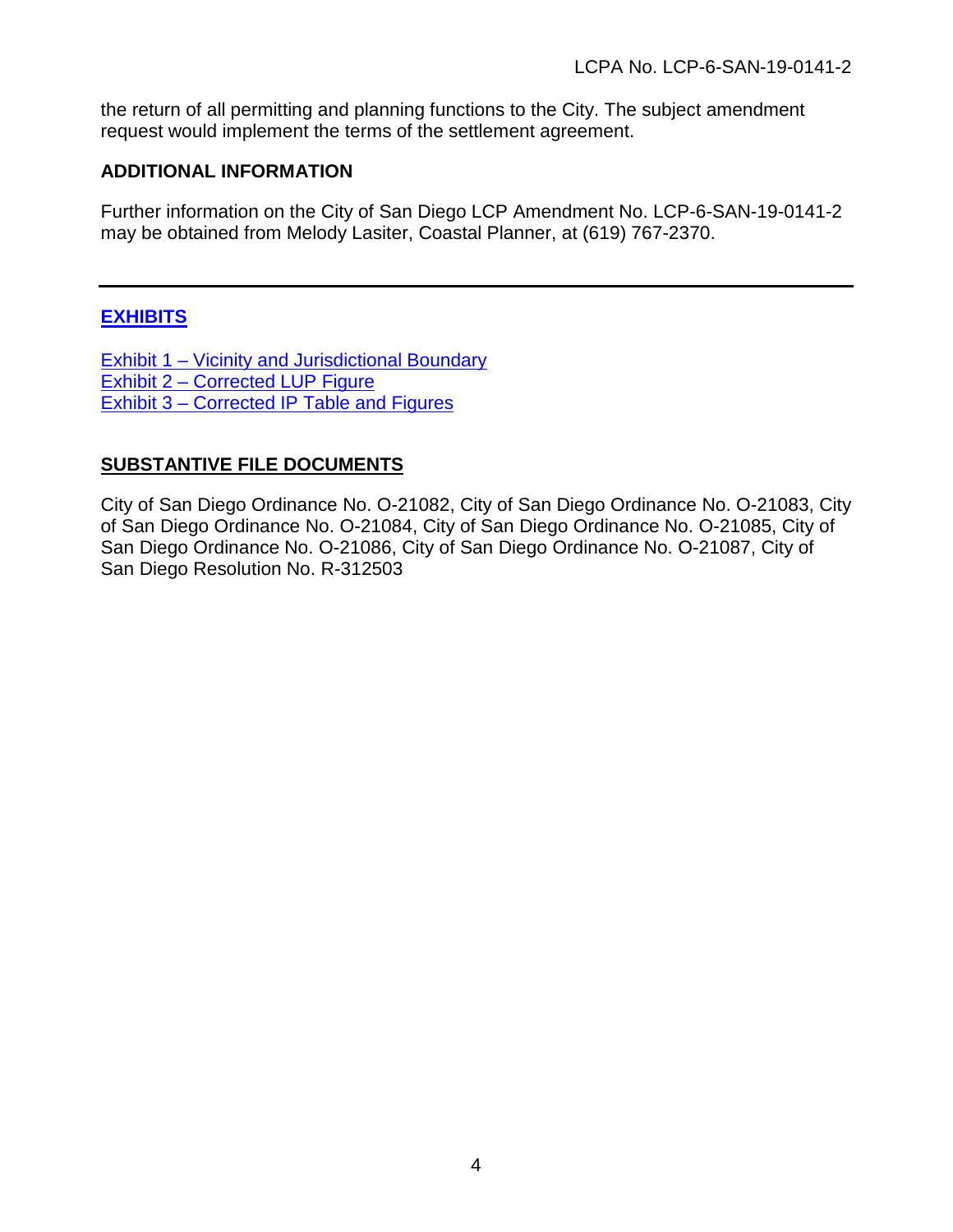# **TABLE OF CONTENTS**

|                  | $\mathsf{A}_{-}$                                                  |    |
|------------------|-------------------------------------------------------------------|----|
|                  | B.                                                                |    |
|                  | $C_{\cdot}$                                                       |    |
| Н.               |                                                                   |    |
| Ш                |                                                                   |    |
|                  | IV. FINDINGS FOR DENIAL OF CERTIFICATION OF THE CITY OF SAN       |    |
|                  | DIEGO LAND USE PLAN AMENDMENT, AS SUBMITTED10                     |    |
|                  | $\mathsf{A}_{-}$                                                  | 10 |
|                  | CONFORMANCE WITH SECTION 30001.5 OF THE COASTAL ACT  11<br>B.     |    |
|                  | NONCONFORMITY OF THE DOWNTOWN COMMUNITY PLAN (LUP)<br>$C_{\cdot}$ |    |
|                  |                                                                   |    |
| $\mathbf{V}_{-}$ | FINDINGS FOR APPROVAL OF THE CITY OF SAN DIEGO LAND USE           |    |
|                  |                                                                   |    |
|                  |                                                                   |    |
|                  |                                                                   |    |
|                  | VI. FINDINGS FOR REJECTION OF THE CITY OF SAN DIEGO               |    |
|                  | IMPLEMENTATION PLAN AMENDMENT, AS SUBMITTED13                     |    |
|                  | $\mathsf{A}_{-}$                                                  |    |
|                  | B.                                                                |    |
|                  | VII. FINDINGS FOR APPROVAL OF THE CITY OF SAN DIEGO               |    |
|                  | <b>IMPLEMENTATION PLAN AMENDMENT, IF MODIFIED16</b>               |    |
|                  |                                                                   |    |
|                  | <b>VIII. CONSISTENCY WITH THE CALIFORNIA ENVIRONMENTAL</b>        | 17 |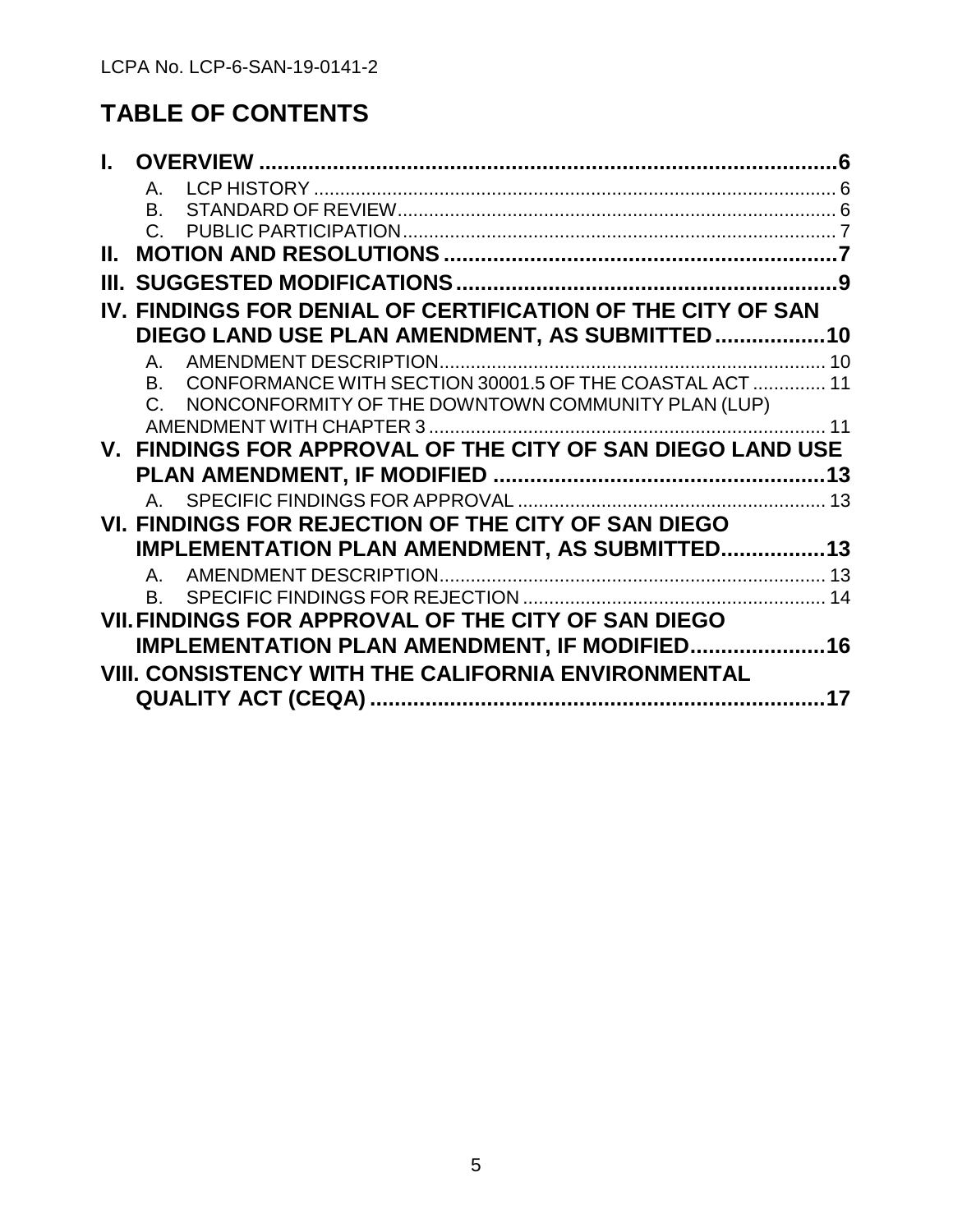# <span id="page-5-0"></span>**I. OVERVIEW**

## <span id="page-5-1"></span>**A. LCP HISTORY**

The City of San Diego has a long history of involvement with the community planning process; as a result, in 1977, the City requested that the Coastal Commission permit segmentation of its Land Use Plan (LUP) into twelve parts in order to have the LCP process conform, to the maximum extent feasible, with the City's various community plan boundaries. In the intervening years, the City has intermittently submitted all of its LUP segments, which are all presently certified, in whole or in part.

When the Commission approved segmentation of the LUP, it found that the implementation phase of the City's LCP would represent a single unifying element. This was achieved in January 1988, and the City of San Diego assumed permit authority on October 17, 1988 for the majority of its coastal zone. Several isolated areas of deferred certification remained at that time; some of these have been certified since through the LCP amendment process. Other areas of deferred certification remain today and are completing planning at a local level; they will be acted on by the Coastal Commission in the future.

## <span id="page-5-2"></span>**B. STANDARD OF REVIEW**

The standard of review for land use plans, or their amendments, is found in Section 30512 of the Coastal Act. This section requires the Commission to certify an LUP or LUP amendment if it finds that it meets the requirements of Chapter 3 of the Coastal Act. Specifically, it states:

## **Section 30512**

(c) The Commission shall certify a land use plan, or any amendments thereto, if it finds that a land use plan meets the requirements of, and is in conformity with, the policies of Chapter 3 (commencing with Section 30200). Except as provided in paragraph (1) of subdivision (a) [substantial issue determination], a decision to certify shall require a majority vote of the appointed membership of the Commission.

Pursuant to Section 30513 of the Coastal Act, the Commission may only reject zoning ordinances or other implementing actions, as well as their amendments, on the grounds that they do not conform with, or are inadequate to carry out, the provisions of the certified land use plan. The Commission shall take action by a majority vote of the Commissioners present.

In those cases when a local government approves implementing ordinances in association with a land use plan amendment and both are submitted to the Commission for certification as part of one LCP amendment, pursuant to Section 13542(c) of the Commission's regulations, the standard of review of the implementing actions shall be the land use plan most recently certified by the Commission. Thus, if the land use plan is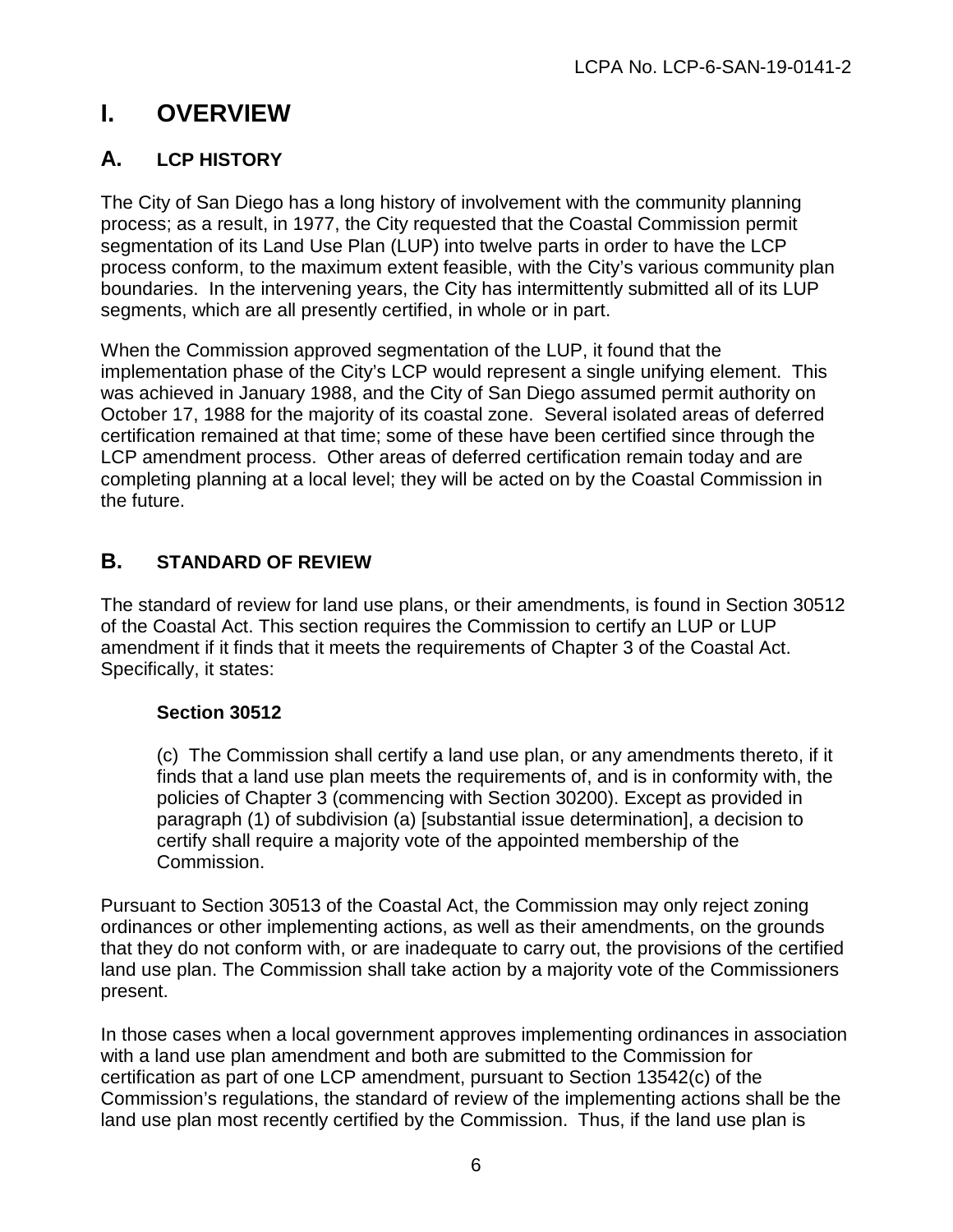conditionally certified subject to local government acceptance of the suggested modifications, the standard of review shall be the conditionally certified land use plan.

## <span id="page-6-0"></span>**C. PUBLIC PARTICIPATION**

Section 30503 of the Coastal Act requires local governments to provide the public with maximum opportunities to participate in the development of the LCP amendment prior to its submittal to the Commission for review. The City has held two City Council meetings with regard to the subject amendment request. Both local hearings were duly noticed to the public. Notice of the subject amendment has been distributed to all known interested parties.

# <span id="page-6-1"></span>**II. MOTION AND RESOLUTIONS**

Following a public hearing, staff recommends the Commission adopt the following resolutions and findings. The appropriate motion to introduce the resolution and a staff recommendation are provided just prior to each resolution.

## **1. MOTION:**

I move that the Commission certify the City of San Diego Land Use Plan Amendment No. LCP-6-SAN-19-0141-2 as submitted.

## **STAFF RECOMMENDATION OF DENIAL OF CERTIFICATION:**

Staff recommends a **NO** vote on the motion. Failure of this motion will result in denial of the land use plan amendment as submitted and adoption of the following resolution and findings. The motion passes only by an affirmative vote of a majority of the appointed Commissioners.

## **RESOLUTION TO DENY CERTIFICATION OF LAND USE PLAN AMENDMENT AS SUBMITTED:**

The Commission hereby denies certification of the City of San Diego Land Use Plan Amendment No. LCP-6-SAN-19-0141-2 as submitted and finds for the reasons discussed below that the submitted Land Use Plan Amendment fails to meet the requirements of and does not conform to the policies of Chapter 3 of the California Coastal Act. Certification of the plan would not comply with the California Environmental Quality Act because there are feasible alternatives or mitigation measures that would substantially lessen any significant adverse impact which the Land Use Plan Amendment may have on the environment.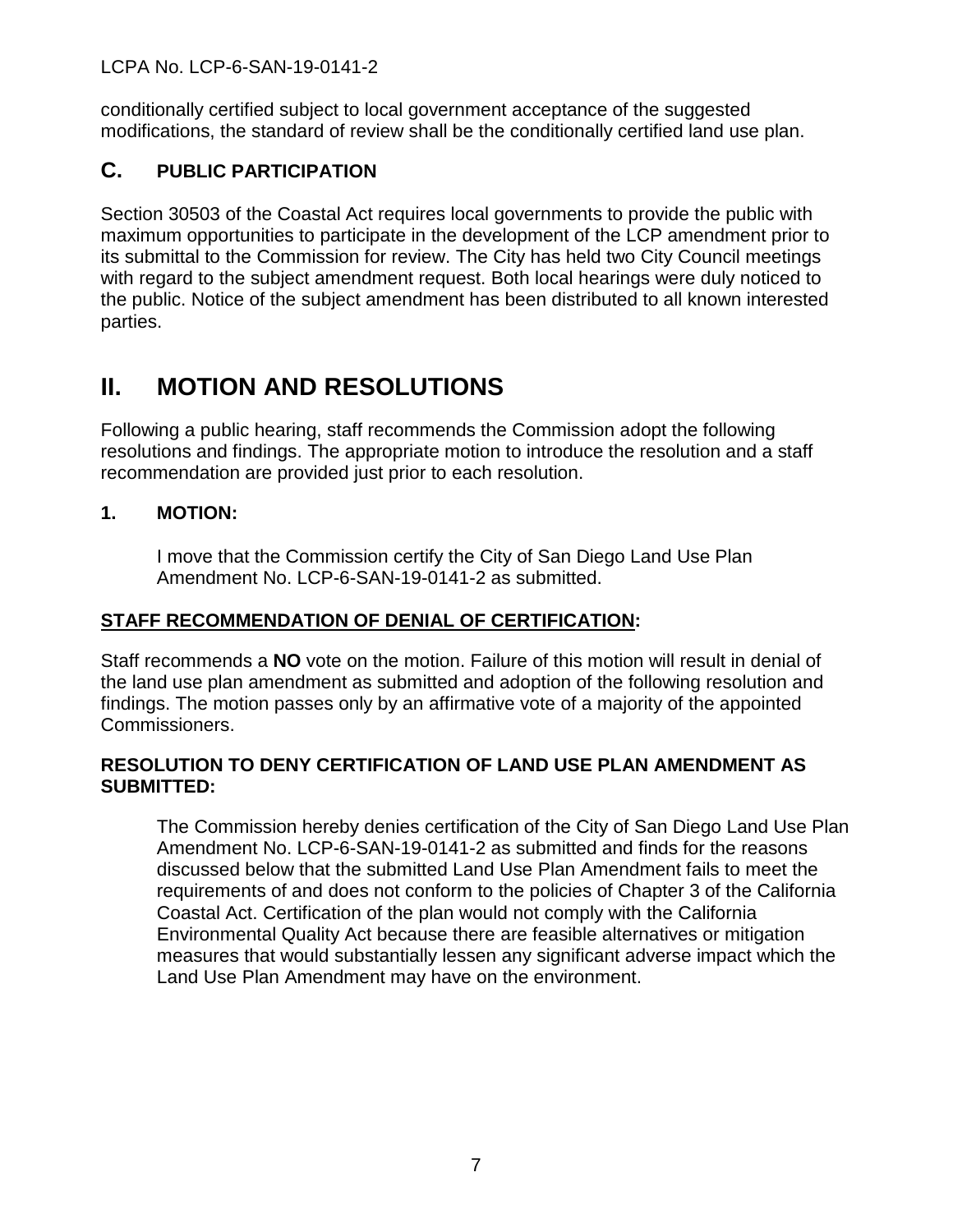## **2. MOTION:**

I move that the Commission certify the City of San Diego Land Use Plan Amendment No. LCP-6-SAN-19-0141-2 if modified in accordance with the suggested changes set forth in the staff report.

#### **STAFF RECOMMENDATION: CERTIFICATION IF MODIFIED AS SUGGESTED:**

Staff recommends a **YES** vote on the motion. Passage of the motion will result in certification with suggested modifications of the submitted land use plan amendment and the adoption of the following resolution and findings. The motion passes only by an affirmative vote of a majority of the appointed Commissioners.

#### **3. MOTION:**

I move that the Commission reject the City of San Diego Implementation Program Amendment No. LCP-6-SAN-19-0141-2 as submitted.

## **STAFF RECOMMENDATION OF REJECTION:**

Staff recommends a **YES** vote. Passage of this motion will result in rejection of Implementation Program and the adoption of the following resolution and findings. The motion passes only by an affirmative vote of a majority of the Commissioners present.

#### **RESOLUTION TO DENY CERTIFICATION OF THE IMPLEMENTATION PROGRAM AMENDMENT AS SUBMITTED:**

The Commission hereby denies certification of the City of San Diego Implementation Program Amendment No. LCP-6-SAN-19-0141-2 and adopts the findings set forth below on grounds that the Implementation Program as submitted does not conform with, and is inadequate to carry out, the provisions of the certified Land Use Plan as amended. Certification of the Implementation Program would not meet the requirements of the California Environmental Quality Act as there are feasible alternatives and mitigation measures that would substantially lessen the significant adverse impacts on the environment that will result from certification of the Implementation Program as submitted.

#### **4. MOTION:**

I move that the Commission certify the City of San Diego Implementation Program Amendment No. LCP-6-SAN-19-0141-2 if modified in accordance with the suggested changes set forth in the staff report.

#### **STAFF RECOMMENDATION:**

Staff recommends a **YES** vote. Passage of this motion will result in certification of the Implementation Program Amendment with suggested modifications and the adoption of the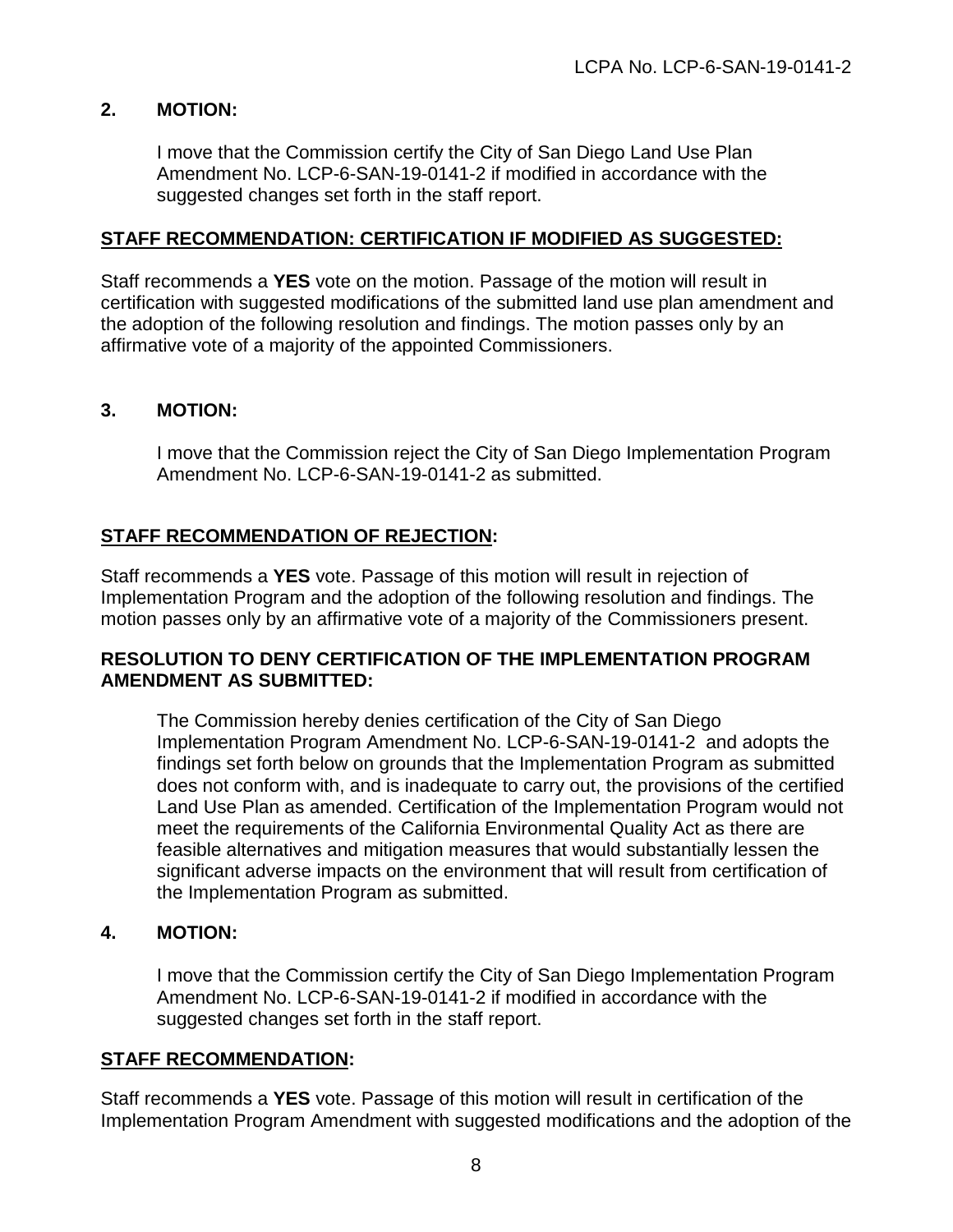following resolution and findings. The motion passes only by an affirmative vote of a majority of the Commissioners present.

## **RESOLUTION TO CERTIFY THE IMPLEMENTATION PROGRAM AMENDMENT WITH SUGGESTED MODIFICATIONS:**

The Commission hereby certifies the City of San Diego Implementation Program Amendment No. LCP-6-SAN-19-0141-2 if modified as suggested and adopts the findings set forth below on grounds that the Implementation Program Amendment, with the suggested modifications, conforms with and is adequate to carry out the certified Land Use Plan as amended. Certification of the Implementation Program Amendment if modified as suggested complies with the California Environmental Quality Act, because either 1) feasible mitigation measures and/or alternatives have been incorporated to substantially lessen any significant adverse effects of the Implementation Program Amendment on the environment, or 2) there are no further feasible alternatives and mitigation measures that would substantially lessen any significant adverse impacts on the environment.

# <span id="page-8-0"></span>**III. SUGGESTED MODIFICATIONS**

Staff recommends the following suggested revisions to the proposed Land Use Plan and Implementation Plan be adopted. The underlined sections represent language that the Commission suggests be added, and the struck-out sections represent language which the Commission suggests be deleted from the language as originally submitted.

## **Land Use Plan:**

- 1. Revise Figure 3-12, Maximum FAR (with bonuses), to identify a maximum FAR of 5.5 on Sites 1A, 1B, and 4, as shown in [Exhibit 2.](https://documents.coastal.ca.gov/reports/2020/3/Th16b/Th16b-3-2020-exhibits.pdf)
- 2. Revise Figure 5-2, Building Height and Sun Access, to identify a maximum building height of 500 ft. on Sites 1A, 1B, 3, and 4.
- 3. Modify the text of the Relationship to Planned District Ordinances section on Page 2-8 as follows:

The Centre City PDO contains regulations and controls pertaining to land use, density and intensity, building massing, sun access, architectural design, landscaping, streetscaping, lighting, and other development characteristics, with the intent of implementing the policies of the Community Plan and applicable redevelopment plans. Gaslamp Quarter and Marina district regulations are administered through the Gaslamp Quarter and Marina PDOs, while the remainder of downtown is subject to the Centre City PDO. With the exception of projects occurring on Port, Navy, and County property, all development in downtown must comply with the regulations set forth in the downtown PDOs (Centre City, Marina, and Gaslamp Quarter). These documents supersede the conventional citywide zoning in the Land Development Code. For those development matters where the PDOs are silent, the regulations of the citywide zoning apply.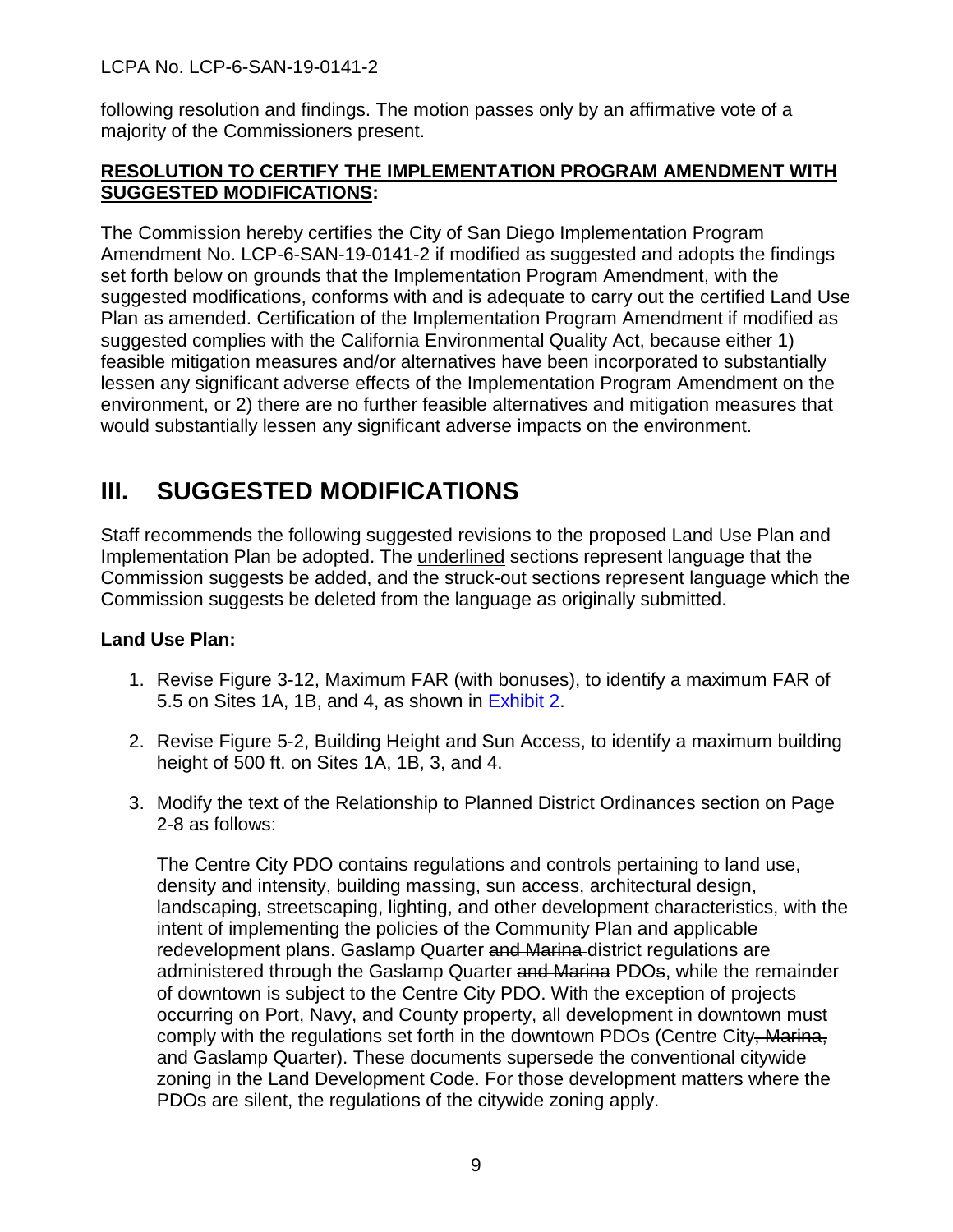- 4. Remove Marina PDO from the "Community Plan and Related Documents" figure on Page 2-8.
- 5. Modify the last sentence of the first paragraph on Page 3-7 as follows:

For greater specificity on allowed land uses on specific sites, the pertinent Planned District Ordinances (Centre City, Marina, and Gaslamp Quarter) should be consulted.

6. Modify the third sentence on Page 3-17 as follows:

The implementing zoning regulations (Centre City, Marina, and Gaslamp Quarter Planned District Ordinances – "PDOs", as well as the Land Development Code, define in detail how gross floor area is measured; in general, all floor area above grade (including that devoted to parking) is included.

#### **Implementation Plan:**

- 7. Revise Figure F, Building Height and Sun Access, to identify a maximum building height of 90 ft. on Site 5, as shown in [Exhibit 3.](https://documents.coastal.ca.gov/reports/2020/3/Th16b/Th16b-3-2020-exhibits.pdf)
- 8. Revise Figure G, View Corridors, to include view corridors on Kettner Boulevard between Harbor Drive and G Street, G Street between Pacific Highway and Kettner Boulevard, and F Street between Pacific Highway and Kettner Boulevard, as shown in [Exhibit 3.](https://documents.coastal.ca.gov/reports/2020/3/Th16b/Th16b-3-2020-exhibits.pdf)
- 9. Revise Table 156-0310-B, View Corridor Stepbacks, to add Kettner Boulevard, between Harbor Drive and G Street, to the table with a required stepback of 25 feet at 50 feet elevation, as shown in [Exhibit 3.](https://documents.coastal.ca.gov/reports/2020/3/Th16b/Th16b-3-2020-exhibits.pdf)

## <span id="page-9-0"></span>**IV. FINDINGS FOR DENIAL OF CERTIFICATION OF THE CITY OF SAN DIEGO LAND USE PLAN AMENDMENT, AS SUBMITTED**

## <span id="page-9-1"></span>**A. AMENDMENT DESCRIPTION**

The City of San Diego proposes to amend the certified Downtown Community Plan, which serves as the City's LUP component for the Centre City community planning area, to incorporate the Marina community planning sub-area into the Downtown community planning area. Specifically, Ordinance No. O-21083 revises Figure 3-4 Land Use, Figure 3- 9 Base Minimum & Maximum FAR, Figure 3-10 Maximum FAR Through Bonus Payment, Figure 3-11 Total Bonus FAR Available (including through bonus payment), Figure 3-12 Maximum FAR (with Bonuses), and Figure 5-2 Building Height and Sun Access, to incorporate the Marina community plan sub-area.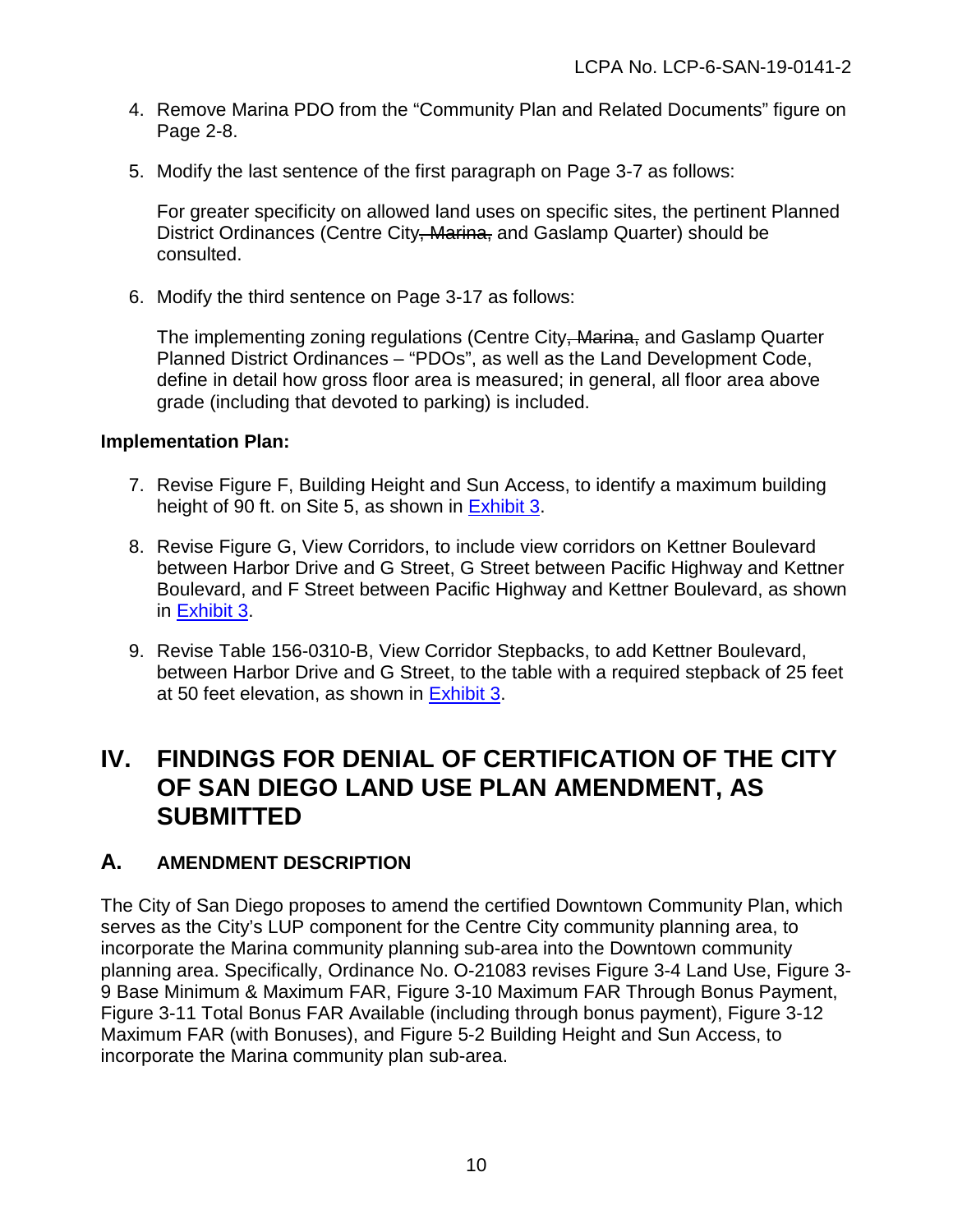## <span id="page-10-0"></span>**B. CONFORMANCE WITH SECTION 30001.5 OF THE COASTAL ACT**

The Commission finds, pursuant to Section 30512.2b of the Coastal Act, that portions of the Land Use Plan as set forth in the preceding resolutions, are not in conformance with the policies and requirements of Chapter 3 of the Coastal Act to the extent necessary to achieve the basic state goals specified in Section 30001.5 of the Coastal Act which states:

The legislature further finds and declares that the basic goals of the state for the Coastal Zone are to:

a) Protect, maintain and, where feasible, enhance and restore the overall quality of the coastal zone environment and its natural and manmade resources.

b) Assure orderly, balanced utilization and conservation of coastal zone resources taking into account the social and economic needs of the people of the state.

 c) Maximize public access to and along the coast and maximize public recreational opportunities in the coastal zone consistent with sound resource conservation principles and constitutionally protected rights of private property owners.

(d) Assure priority for coastal-dependent and coastal-related development over other development on the coast.

(e) Encourage state and local initiatives and cooperation in preparing procedures to implement coordinated planning and development for mutually beneficial uses, including educational uses, in the coastal zone.

The Commission therefore finds, for the specific reasons detailed below, that the land use plan does not conform with Chapter 3 of the Coastal Act or the goals of the state for the coastal zone with regards to locating new development in developed areas near public transit opportunities or the protection of public views.

## <span id="page-10-1"></span>**C. NONCONFORMITY OF THE DOWNTOWN COMMUNITY PLAN (LUP) AMENDMENT WITH CHAPTER 3**

Section 30250(a) of the Coastal Act states, in relevant part:

(a) New residential, commercial, or industrial development, except as otherwise provided in this division, shall be located within, contiguous with, or in close proximity to, existing developed areas able to accommodate it or, where such areas are not able to accommodate it, in other areas with adequate public services and where it will not have significant adverse effects, either individually or cumulatively, on coastal resources…

Section 30251 of the Coastal Act states:

The scenic and visual qualities of coastal areas shall be considered and protected as a resource of public importance. Permitted development shall be sited and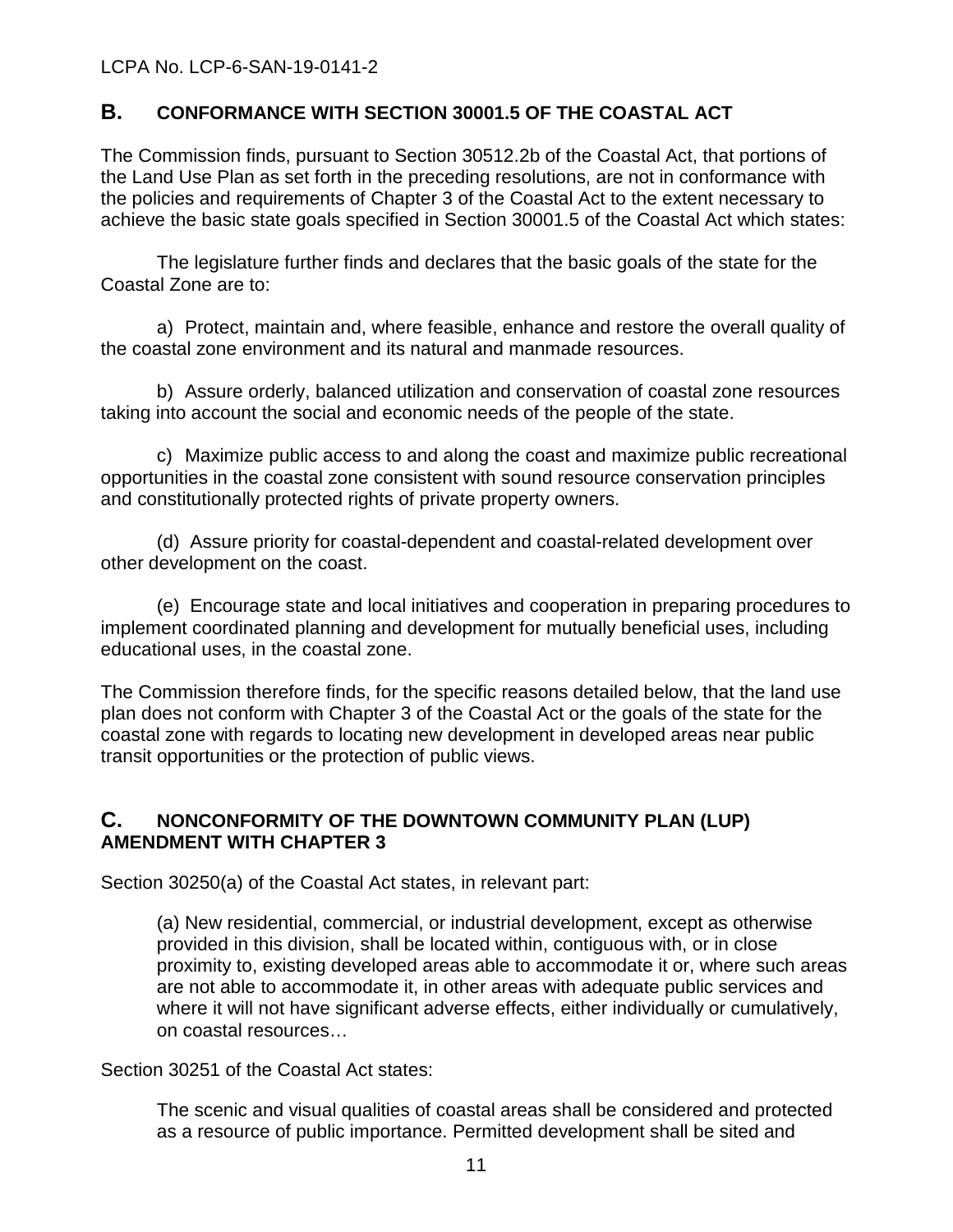designed to protect views to and along the ocean and scenic coastal areas, to minimize the alteration of natural land forms, to be visually compatible with the character of surrounding areas, and, where feasible, to restore and enhance visual quality in visually degraded areas. New development in highly scenic areas such as those designated in the California Coastline Preservation and Recreation Plan prepared by the Department of Parks and Recreation and by local government shall be subordinate to the character of its setting.

Section 30252 of the Coastal Act states, in relevant part:

The location and amount of new development should maintain and enhance public access to the coast by: […]

(4) providing adequate parking facilities or providing substitute means of serving the development with public transportation…

Section 30253 of the Coastal Act states, in relevant part:

New development shall do all of the following: […]

(d) Minimize energy consumption and vehicle miles traveled

The Marina community is located in Downtown San Diego, the densely developed urbanized core of the city. The City is eliminating the Marina PDO and incorporating the former Marina community planning area into the Centre City PDO, which requires updates to the associated land use plan, or Downtown Community Plan, to ensure consistency. These updates include modifications to the land use designations, building heights, and maximum floor area ratios. It should be noted that only five parcels in the Marina neighborhood are located within the Coastal Zone and would therefore be subject to the amendment. A trolley line also runs through the portion of the plan within the Coastal Zone [\(Exhibit 1\)](https://documents.coastal.ca.gov/reports/2020/3/Th16b/Th16b-3-2020-exhibits.pdf).

The proposed amendment contains an error on Figure 3-12 that would reduce the maximum floor area ratio (FAR) from 5.5 to 4 on Sites 1A, 1B, and 4 [\(Exhibit 1\)](https://documents.coastal.ca.gov/reports/2020/3/Th16b/Th16b-3-2020-exhibits.pdf). The City has requested that the figure be corrected to reflect the FARs allowed in the existing certified Downtown Community Plan and has submitted a corrected Figure 3-12 [\(Exhibit](https://documents.coastal.ca.gov/reports/2020/3/Th16b/Th16b-3-2020-exhibits.pdf)   $(2)$  $(2)$ .

The proposed amendment also contains an error on Figure 5-2 that would reduce the allowable building heights from 500 ft. to 90 ft. on Sites 1A, 1B, 3, and 4. The City proposes to remove the 90 ft. height limit from the subject parcels but does not propose to identify the 500 ft. height limit. While the IP, as proposed, would identify the 500 ft. height limit, the City has indicated that it is considering removal of the height limits for these parcels in the future and that this change would allow the City to amend the IP only to implement the modifications. Given that both the IP and the LUP identify height limits, and the LUP is the standard of review for any IP amendments, the two documents should be consistent. City staff have also indicated that they intend to update the LUP in the near future. As such, the removal of the height limit from the LUP should be proposed at that time in a comprehensive amendment to the LCP where the appropriate policy debate and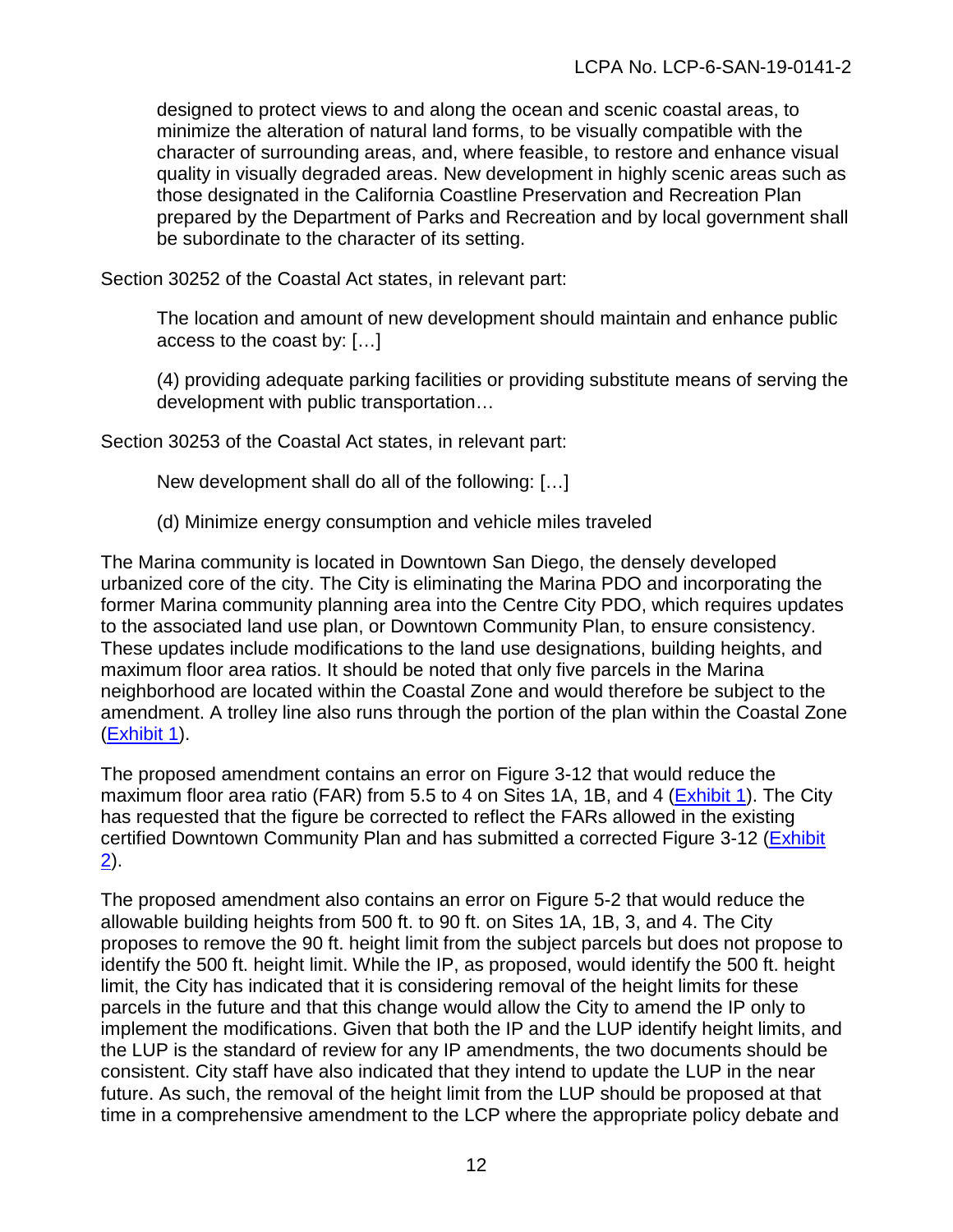coastal resource issues would be addressed. If the LUP figures were not corrected, the reduced height and FAR would reduce the permitted density of the subject sites and the amendment would not be consistent with the Coastal Act provisions that encourage new development in existing developed areas near public transportation. As proposed, the height limit and FAR increase is acceptable given that the LUP contains policies that protect view corridors and the IP establishes the locations of view corridors and associated stepback requirements. In addition, the reduced building heights and FAR would not be consistent with the existing certified Marina PDO or the proposed amendment to the Centre City PDO. Because the standard of review for an IP is consistency with the certified LUP, the LUP must be corrected in order to approve the proposed IP amendment.

Finally, the proposed amendment would leave several references that identify the Marina PDO should be consulted for specificity on development in the Marina neighborhood. These references should be removed so it is clear that the Centre City PDO should be consulted for further specificity in regards to development standards in the Marina community planning area.

## <span id="page-12-0"></span>**V. FINDINGS FOR APPROVAL OF THE CITY OF SAN DIEGO LAND USE PLAN AMENDMENT, IF MODIFIED**

## <span id="page-12-1"></span>**A. SPECIFIC FINDINGS FOR APPROVAL**

As proposed, the LUP amendment fails to maintain the density allowed in the existing Marina PDO by reducing the FAR and height limit of several parcels within the Coastal Zone. **Suggested Modification No. 1** would revise Figure 3-12, Maximum FAR (with bonuses), to identify a maximum FAR of 5.5 on Sites 1A, 1B, and 4 [\(Exhibit 2\)](https://documents.coastal.ca.gov/reports/2020/3/Th16b/Th16b-3-2020-exhibits.pdf). **Suggested Modification No. 2** would revise Figure 5-2, Building Height and Sun Access, to identify a maximum building height of 500 ft. on Sites 1A, 1B, 3, and 4. Finally, **Suggested Modification Nos. 4-6** would remove references to the Marina PDO and clarify the Centre City PDO should be consulted for further specificity in regards to development standards in the Marina. These modifications would ensure consistency with the requirements in the existing IP and the IP amendment as proposed. As modified, the Commission finds the LUP amendment consistent with the Chapter 3 policies of the Coastal Act.

## <span id="page-12-2"></span>**VI. FINDINGS FOR REJECTION OF THE CITY OF SAN DIEGO IMPLEMENTATION PLAN AMENDMENT, AS SUBMITTED**

## <span id="page-12-3"></span>**A. AMENDMENT DESCRIPTION**

The City of San Diego proposes to amend the Land Development Code, which serves as the City's IP for the entire City of San Diego, to restore all planning and permitting functions from Civic San Diego to the City of San Diego. Specifically, the amendment will remove references to Civic San Diego and instead reference the City of San Diego. The City also proposes to eliminate the Marina Planned District Ordinance (PDO) and incorporate the former Marina planning area into the Centre City PDO, which requires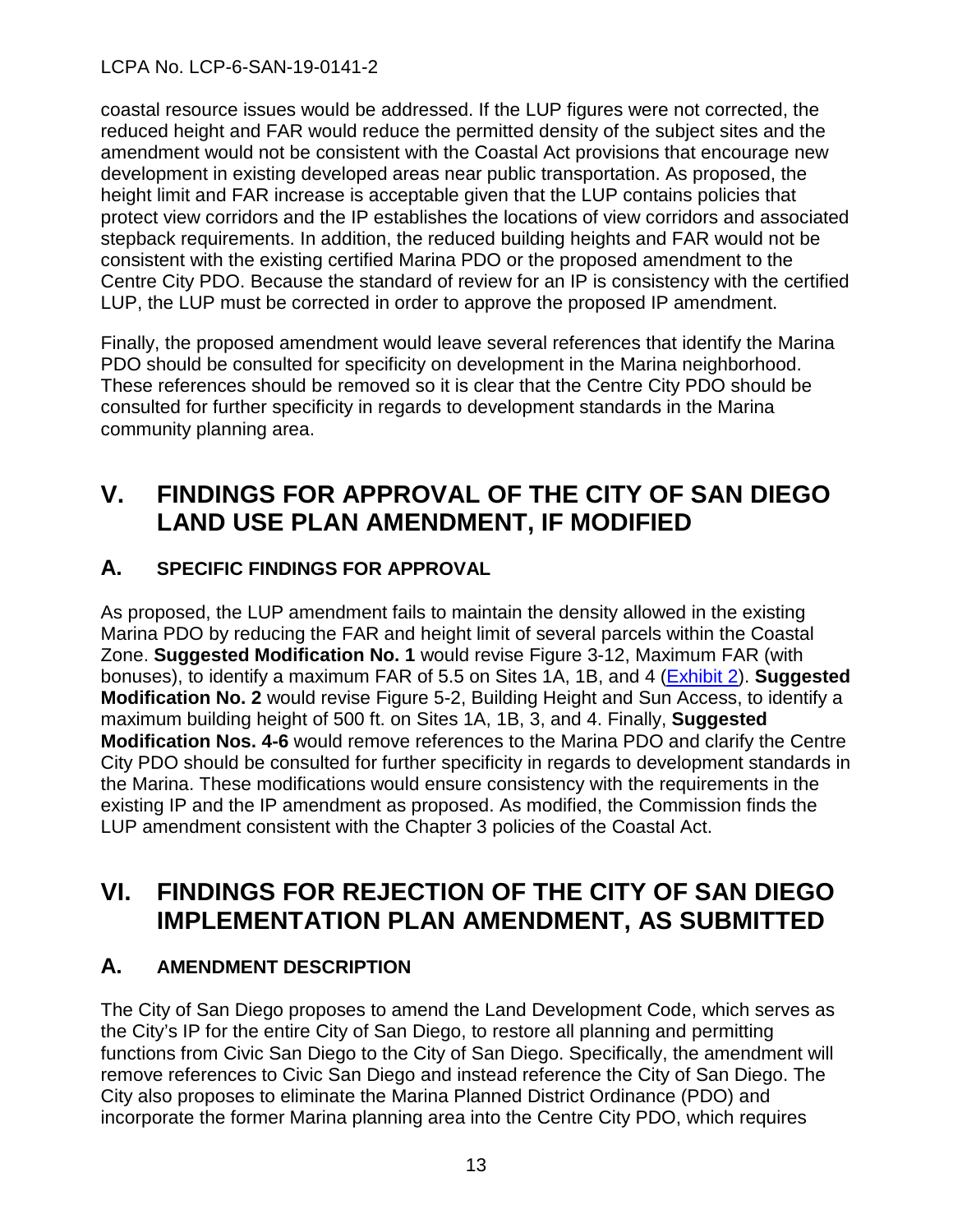modifications to land uses, floor area ratios and height limits within the former Marina neighborhood.

In 2012, the City formed Civic San Diego, a nonprofit development agency, and granted it the authority to plan and permit development in the Centre City community. In 2015, a lawsuit was filed by the San Diego Building & Construction Trades Council and former Civic San Diego board member Muraza Baxamusa claiming that the City did not properly oversee Civic San Diego's functions with regards to the planning and permitting of private development in downtown San Diego. A second lawsuit was filed in 2018 by San Diegans for Open Government that raised similar concerns. In 2019, the City reached a settlement agreement that included the dissolution of Civic San Diego and the return of all permitting and planning functions to the City. The subject amendment request would implement the terms of the settlement agreement.

Specifically, Ordinance No. O-21082 removes the City as the sole member of Civic San Diego so that Civic San Diego becomes completely independent and separate from the City administrative structure. Ordinance No. O-21084 revises the Centre City PDO to return all planning and permitting authority from Civic San Diego to the City and incorporates the former Marina planning area into the Centre City PDO by revising Figure A Centre City Planning District & Other Boundaries, Figure B Land Use Districts, Figure C Land Use Overlay Districts, Figure D Main Street Overlay and Commercial Street Overlay, Figure E Limited Vehicle Access, Figure F Building Height and Sun Access, Figure G View Corridors, Figure H Base Minimum & Maximum FAR, Figure J Maximum FAR Through Bonus Payment, Figure K Bonus FAR for Specific Amenities and/or Parks TDR, and Figure L Maximum FAR (with all incentives/bonuses, TDR). Ordinance O-21085 amends the Gaslamp PDO to return all planning and permitting authority from Civic San Diego to the City in the Gaslamp neighborhood. Ordinance O-21086 rescinds the Marina PDO. Ordinance O-21087 rezones approximately 40 acres located in the former Marina neighborhood into the Center City PDO consistent with the zones and the designations set forth in amendments to the Downtown Community Plan. Finally, Resolution No. R-312503 repeals the Marina Urban Design Plan and Development Guidelines.

## <span id="page-13-0"></span>**B. SPECIFIC FINDINGS FOR REJECTION**

The standard of review for LCP implementation submittals or amendments is their consistency with and ability to carry out the provisions of the certified LUP.

## a) **Purpose and Intent of the Ordinance**.

The purpose of the proposed Zoning Ordinance amendments is to implement the terms of the "Murtaza Baxamusa and San Diego County Building & Construction Trades Council, AFL-CIO v. Civic San Diego and City of San Diego", San Diego Superior Court Case No. 37-2015-00012092 settlement and "San Diegans for Open Government v. Civic San Diego and City of San Diego", San Diego Superior Court Case No. 37-2018-00008326 settlement by transferring planning and permitting authority from Civic San Diego to the City of San Diego. The amendment would also eliminate the Marina PDO and incorporate the former Marina planning area into the Centre City PDO.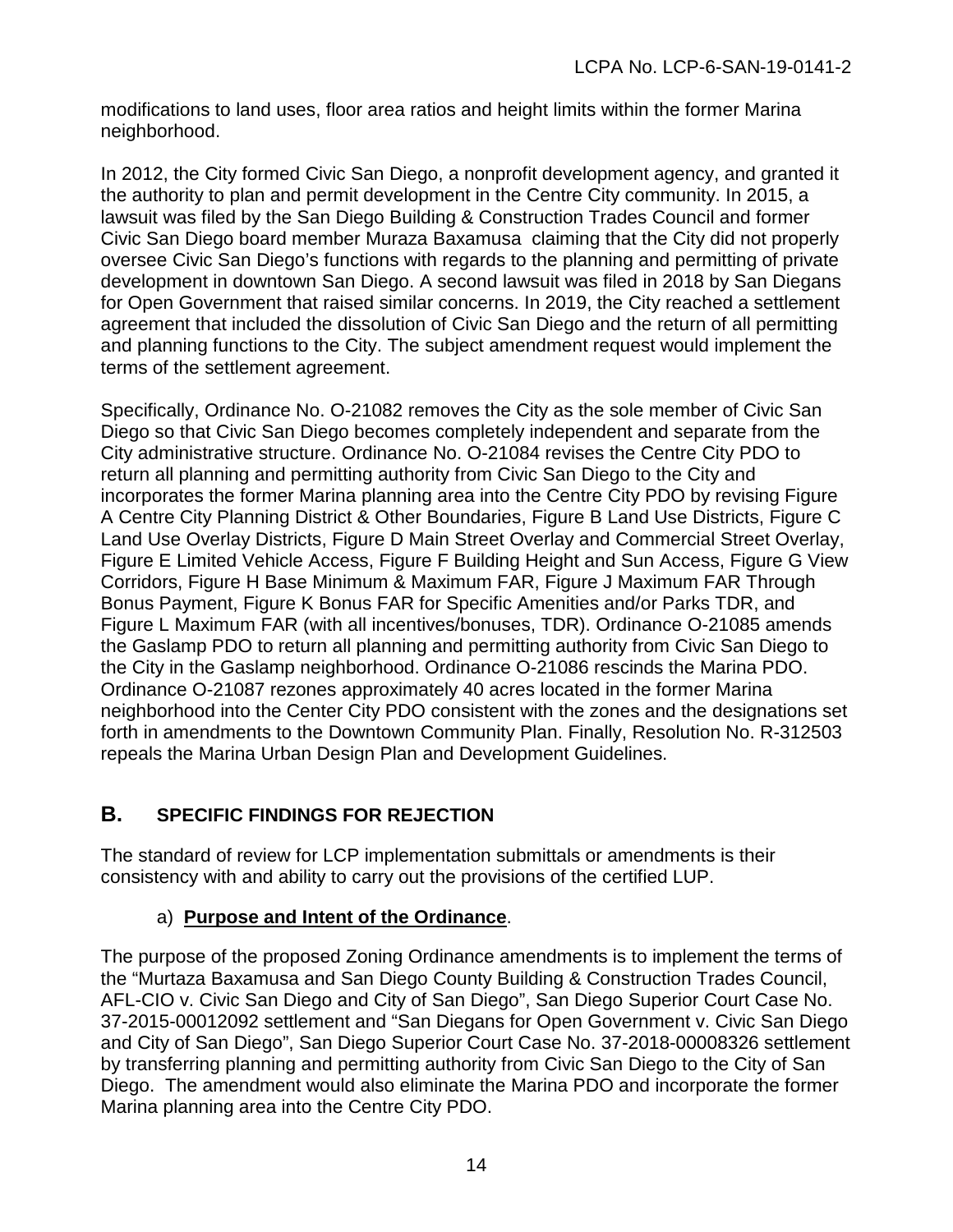## b) **Major Provisions of the Ordinance**.

The primary changes to the City's Zoning Code are changes to the text to remove references to Civic San Diego and instead reference the City of San Diego and to update the Centre City PDO figures to include the former Marina planning area.

## c) **Adequacy of the Ordinance to Implement the Certified LUP Segments**.

The Commission can only reject LCP implementation plan amendments where it can be shown that the amendment would be inconsistent with the certified land use plan (LUP) or render the IP inadequate to carry out the provisions of the LUP. In this case, the Centre City PDO cannot be found consistent with the certified LUP or is inadequate to carry it out, and therefore must be rejected as submitted. The City of San Diego's certified LUP includes the following relevant policies:

Policy 5.1-P-3 states:

Protect public views of the water, and re-establish water views, in the corridors shown in Figure 5-1, with the following two-tiered system:

- Within the system established in Chapter 7: Transportation, including existing streets and new street segments to be created when future development proceeds (such as G [Street]); and
- In instances where the view corridors have been designated on Figure 5-1 but a street will not be built, view/public access easements or dedications shall be required where the ground-level right-of-way width will be the same average dimension as the existing street right-of-way for street segments comprising the view corridor, including Date, Beech, A, B, C, and E streets.

Policy 5.1-P-7 states:

Work with the Port to maintain open view corridors to the water – that is, free of structures and landscaping that would restrict the views. Encourage the Port to create view corridors extending southward along Pacific Highway and Kettner Boulevard at such time that redevelopment of the Seaport Village site is undertaken.

The proposed amendment would revise IP Figure G, View Corridors, to remove the following three view corridors within the Marina community: Kettner Boulevard between Harbor Drive and G Street, G Street between Pacific Highway and Kettner Boulevard, and F Street between Pacific Highway and Kettner Boulevard. However, Figure 5-1 of the LUP designates these three segments as view corridors and contains policies to establish, maintain, and protect views to the water from these streets. In addition, Policy 5.1-P-7 requires the City to work with the Port to open view corridors to the water with the redevelopment of Seaport Village. The Port has chosen a developer to redevelop Seaport Village; the developer is actively working on a proposed design. As such, the protection of Kettner Boulevard as a view corridor should be maintained, along with G St. and F St.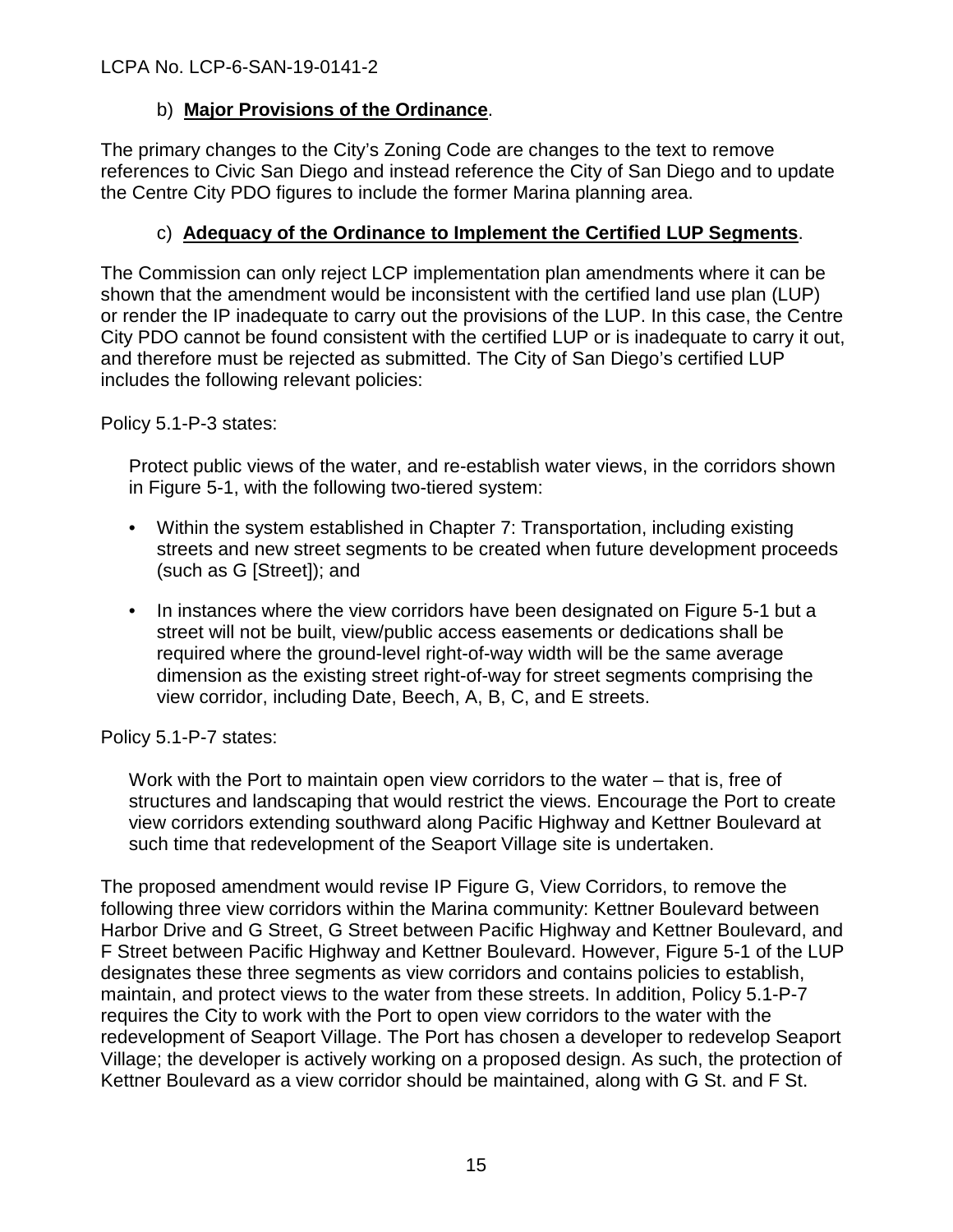In addition, the proposed amendment would modify IP Figure B, Land Use Districts, and assign a new land use to Site 3 [\(Exhibit 1\)](https://documents.coastal.ca.gov/reports/2020/3/Th16b/Th16b-3-2020-exhibits.pdf), which currently contains a hotel. The land use for this site is currently "Hotel" and would be modified to "Employment/Residential Mixed Use". The Centre City PDO does not contain a "Hotel" land use category and the City has indicated that the "Employment/ Residential Mixed Use" is most similar to the "Hotel" land use designation of the Marina PDO. Specifically, "Employment/Residential Mixed Use" allows for the following uses: park, residential, religious institutions, cultural institutions, hospitals, retail, liquor stores, commercial (including hotels), parking, private clubs, offices, homeless facilities, automobile service stations, and light manufacturing. The current land use designation of "Hotel" in the Marina PDO also allows for a variety of uses; residential development is allowed as an alternative use to the hotel use, with up to 20% of the gross floor area devoted to non-residential uses such as restaurants, bars, offices, cultural/institutional, recreation and health facilities, social services, and retail sales. In addition, the current "Hotel" designation allows specialty commercial uses to be permitted on a conditional use permit basis; however, it does not specifically define specialty commercial uses.

The proposed amendment would also revise the allowable height limits. The Marina PDO allows for increases in height subject to the evaluation of four criteria: include a park in the development, enclose 50% of the street level of the building with residential or nonresidential uses, accommodate a substantial amount of required parking below grade, or design a slender tower. The City has indicated that an applicant did not need to meet all or most of the criteria, and most projects did not provide the park. Developers typically chose to enclose the street level or construct the parking below grade. The proposed amendment would change the height limits of three sites from a maximum of 120 ft. (with the ability to be increased without a maximum height) to 500 ft. Evaluation of the four criteria would no longer be required; however, the Centre City PDO requires all street frontage to contain habitable space ensuring that even without the requirements, one of the criteria will be consistently met in the future. As such, the City's proposed modifications are consistent with the existing height provisions identified in the Marina PDO.

Finally, IP Figure F, Building Height and Sun Access, contains an error which revises the height on Site 5 from 90 ft. to 500 ft. This change is inconsistent with Figure 5-2 of the LUP, as amended, which limits the height of this site to 90 ft. The City has requested that the figure be corrected and has submitted corrected figures [\(Exhibit 2\)](https://documents.coastal.ca.gov/reports/2020/3/Th16b/Th16b-3-2020-exhibits.pdf). Therefore, as submitted, the IP amendment does not conform with the certified LUP, as amended herein, and it must be rejected.

## <span id="page-15-0"></span>**VII. FINDINGS FOR APPROVAL OF THE CITY OF SAN DIEGO IMPLEMENTATION PLAN AMENDMENT, IF MODIFIED**

**Suggested Modification No. 7** would revise Figure F, Building Height and Sun Access, to identify a maximum building height of 90 ft. on Site 5, consistent with the LUP. To ensure the view corridors established by the LUP are consistent with those in the IP, **Suggested Modification No. 8** would revise LUP Figure G, View Corridors, to include Kettner Boulevard between Harbor Drive and G Street, G Street between Pacific Highway and